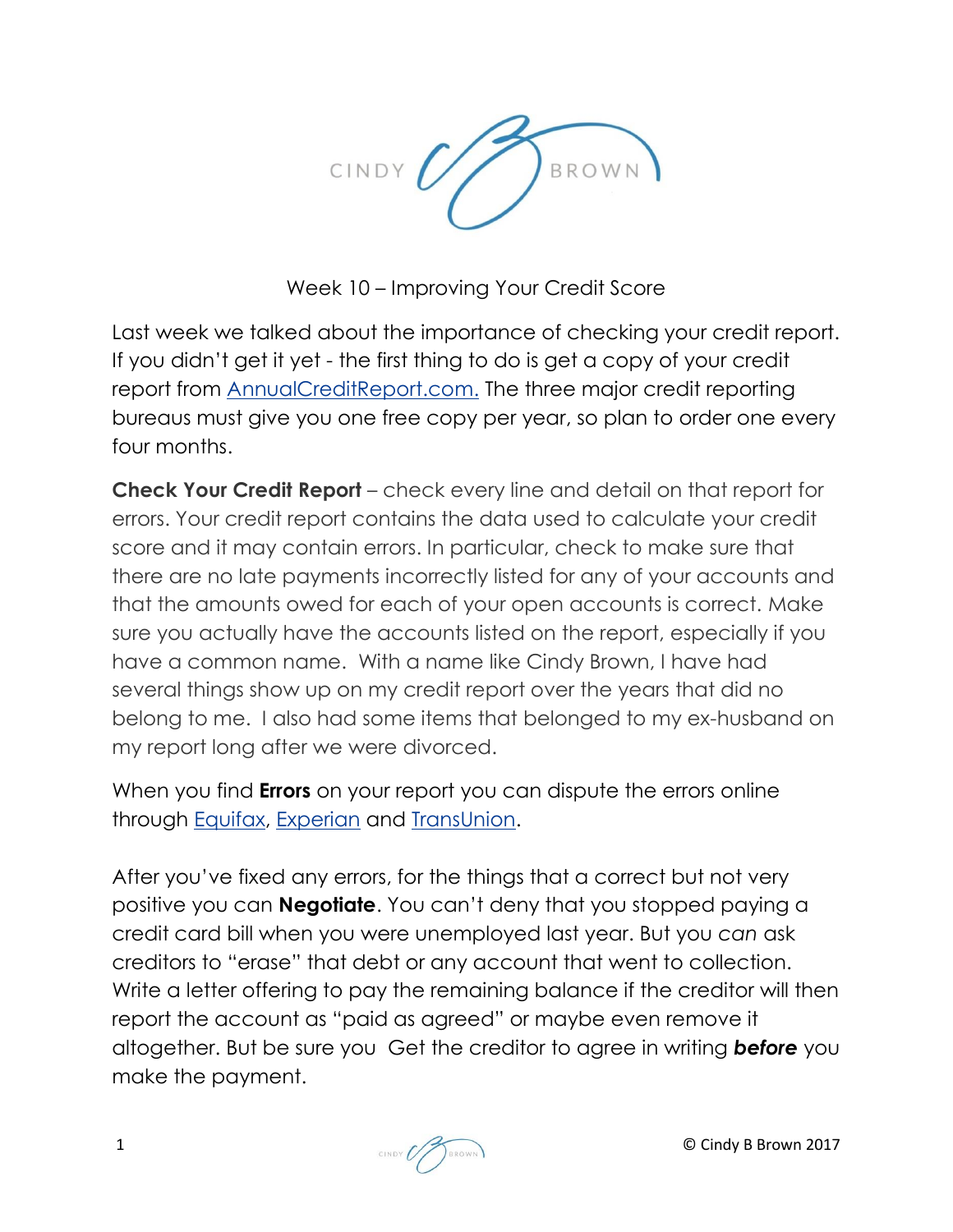You might also be able to ask for a "good-will adjustment." Suppose you were a pretty good Visa customer until that period of unemployment, when you made a late payment or two – which now show up on your credit report. Write a letter to Visa emphasizing your previous good history and ask that the few late payments be removed from the credit report. It could happen.

And as long as you're reading the report, you need to **Check your limits**. Make sure your reported credit limits are current vs. lower than they actually are. You don't want it to look as though you're maxing out the plastic each month. If the card issuer forgot to mention your newly bumped-up credit limit, request that this be done.

Now that we have corrected the errors and pleaded for mercy with any negative items we need some proactive tips to improve that score.

**Setup Payment Reminders** – Making your credit payments on time is one of the biggest contributing factors to your credit scores. Some banks offer payment reminders through their online banking portals that can send you an email or text message reminding you when a payment is due. You could also consider enrolling in automatic payments through your credit card and loan providers to have payments automatically debited from your bank account, but this only makes the minimum payment on your credit cards and does not help instill a sense of money management. You can add reminders in your phone, calendar or in the app you picked to manage your money.

**Reduce the Amount of Debt You Owe** – This is easier said than done, but reducing the amount that you owe is going to be a far more satisfying achievement than improving your credit score. The first thing you need to do is stop using your credit cards. Use your credit report to make a list of all of your accounts and then go online or check recent statements to determine how much you owe on each account and what interest rate they are charging you. Come up with a payment plan that puts most of your available budget for debt payments towards the highest interest cards first, while maintaining minimum payments on your other accounts.

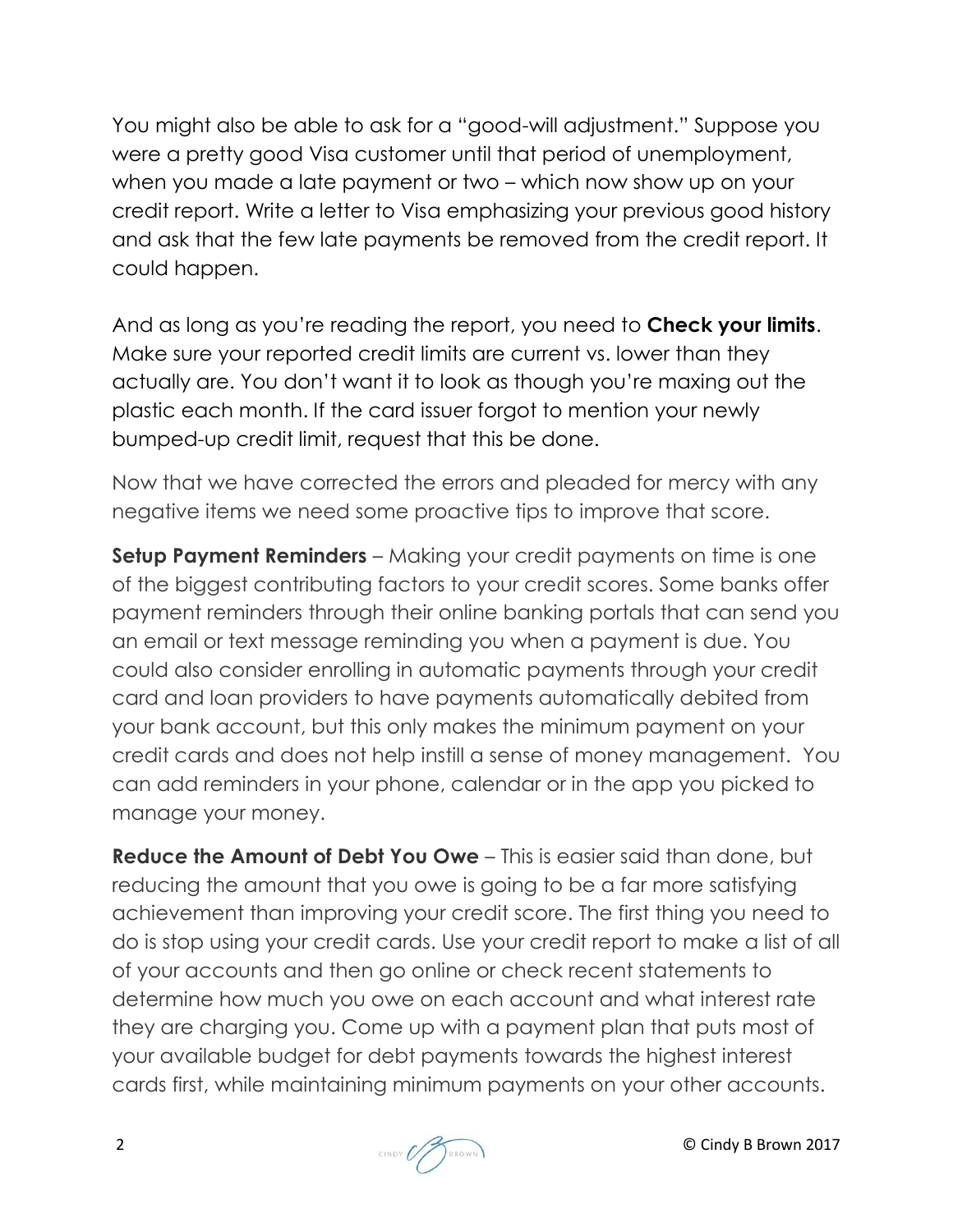You can go back and listed to the debt reduction episode a couple of weeks ago.

**Pay your bills on time.** Seriously. Your payment history – including the ones you pay late or skip altogether – makes up a whopping 35% of your FICO score. If you're absent-minded or merely overwhelmed (Hi there, parents of young children!), then for heaven's sake, automate your payments.

Delinquent payments, even if only a few days late, and collections can have a major negative impact on your FICO Scores.

#### **If you have missed payments, get current and stay current.**

The longer you pay your bills on time after being late, the more your FICO Scores should increase. Older credit problems count for less, so poor credit performance won't haunt you forever. The impact of past credit problems on your FICO Scores fades as time passes and as recent good payment patterns show up on your credit report. And good FICO Scores weigh any credit problems against the positive information that says you're managing your credit well.

### **Be aware that paying off a collection account will not remove it from your credit report.**

It will stay on your report for seven years. So if you are going to pay off a debt to a collection agency, NEGOTIATE and get them to agree in writing to remove it from your credit report before you pay them off.

## **If you are having trouble making ends meet, contact your creditors to discuss your options.**

This won't rebuild your credit score immediately, but if you can begin to manage your credit and pay on time, your score should increase over time.

**EASY TIP Pay your bills twice a month**. Using too much of your credit limit at any given moment doesn't look good. Suppose your limit is \$3,000 and a month's worth of havoc (car repair, doctor bills, plane ticket for kid to get to college) means you've charged up \$2,900. Sure, you plan to pay in full by the 18th of the month – but until then it looks like you're maxing out yet

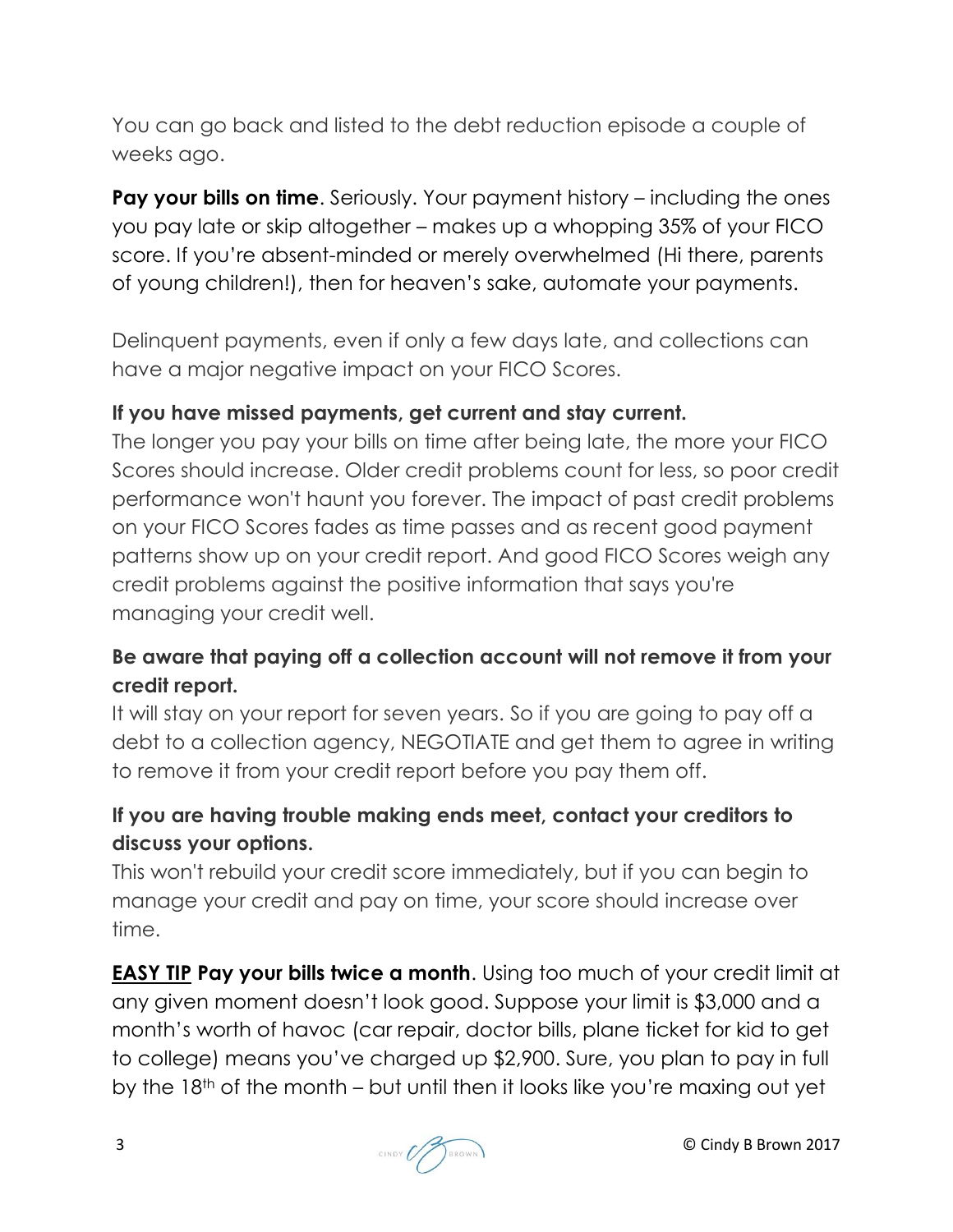another card.

Instead, *make one payment just before the statement closing date* and *second one right before the due date*. The first will likely reduce the balance that the credit bureaus see and the second makes sure you won't pay interest or a late fee.

**Under-use your cards**. Yes, we did just tell you to get credit by any means possible. But don't whip out the plastic to pay for *everything*. The "credit utilization ratio" should be no more than 30% and ideally even less. A 10% credit utilization ratio will "maximize this part of your FICO score."

For example, suppose your Mastercard has a \$1,500 limit and you routinely charge a grand a month. It doesn't matter if you pay it all off before it's due. What matters is the credit bureaus think "Cindy is using two-thirds of her credit! What a spendthrift!"

**Raise your credit limit.** Ask your creditors to increase your limit, i.e. making that Mastercard good for up to \$3,000. Be careful with this one, though: *It works only if you can trust yourself not to increase your spending habits accordingly.* Otherwise you'll be right back to using 66% of your credit each month and how will that look?

**Don't close any cards**. Canceling a credit card will cause your available credit to drop, which doesn't look good to a bureau. One way to keep a card active is to use it for a recurring charge such as a utility bill. There's room for that in your budget, right?

**Mix it up.** Using a different kind of credit can make for a modest boost to your score. For example, you might take out a small personal loan from the credit union or buy a piece of furniture or appliance on installment (but only if you're 100% sure you can and will meet the payment schedule).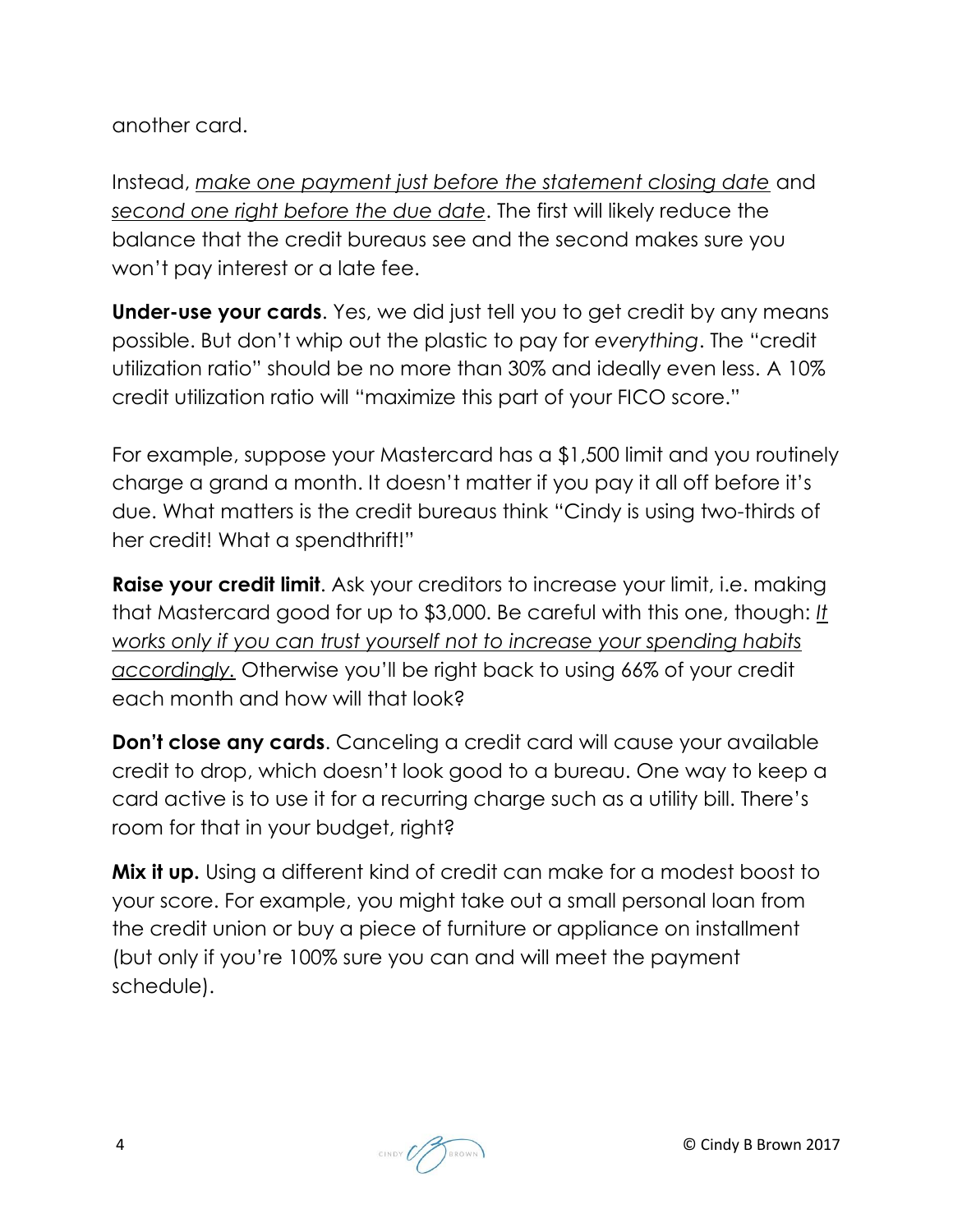### **BUT Don't open a number of new credit cards that you don't need, just to increase your available credit.**

This approach could backfire and actually lower your credit scores.

# **If you have been managing credit for a short time, don't open a lot of new accounts too rapidly.**

New accounts will lower your average account age, which will have a larger effect on your scores if you don't have a lot of other credit information. Also, rapid account buildup can look risky if you are a new credit user.

### **Do your rate shopping for a given loan within a focused period of time.**

FICO Scores distinguish between a search for a single loan and a search for many new credit lines, in part by the length of time over which inquiries occur.

#### **Re-establish your credit history if you have had problems.**

Opening new accounts responsibly and paying them off on time will raise your credit score in the long term.

### **Note that it's OK to request and check your own credit report.**

This won't affect a score, as long as you order your credit report directly from the credit reporting agency or through an organization authorized to provide credit reports to consumers.

### **Apply for and open new credit accounts only as needed.**

Don't open accounts just to have a better credit mix – it probably won't raise your credit score.

### **Have credit cards – but manage them responsibly.**

In general, having credit cards and installment loans (and paying timely payments) will rebuild your credit scores. Someone with no credit cards, for example, tends to be higher risk than someone who has managed credit cards responsibly.

### **Note that closing an account doesn't make it go away.**

A closed account will still show up on your credit report, and may be considered as part of your score.